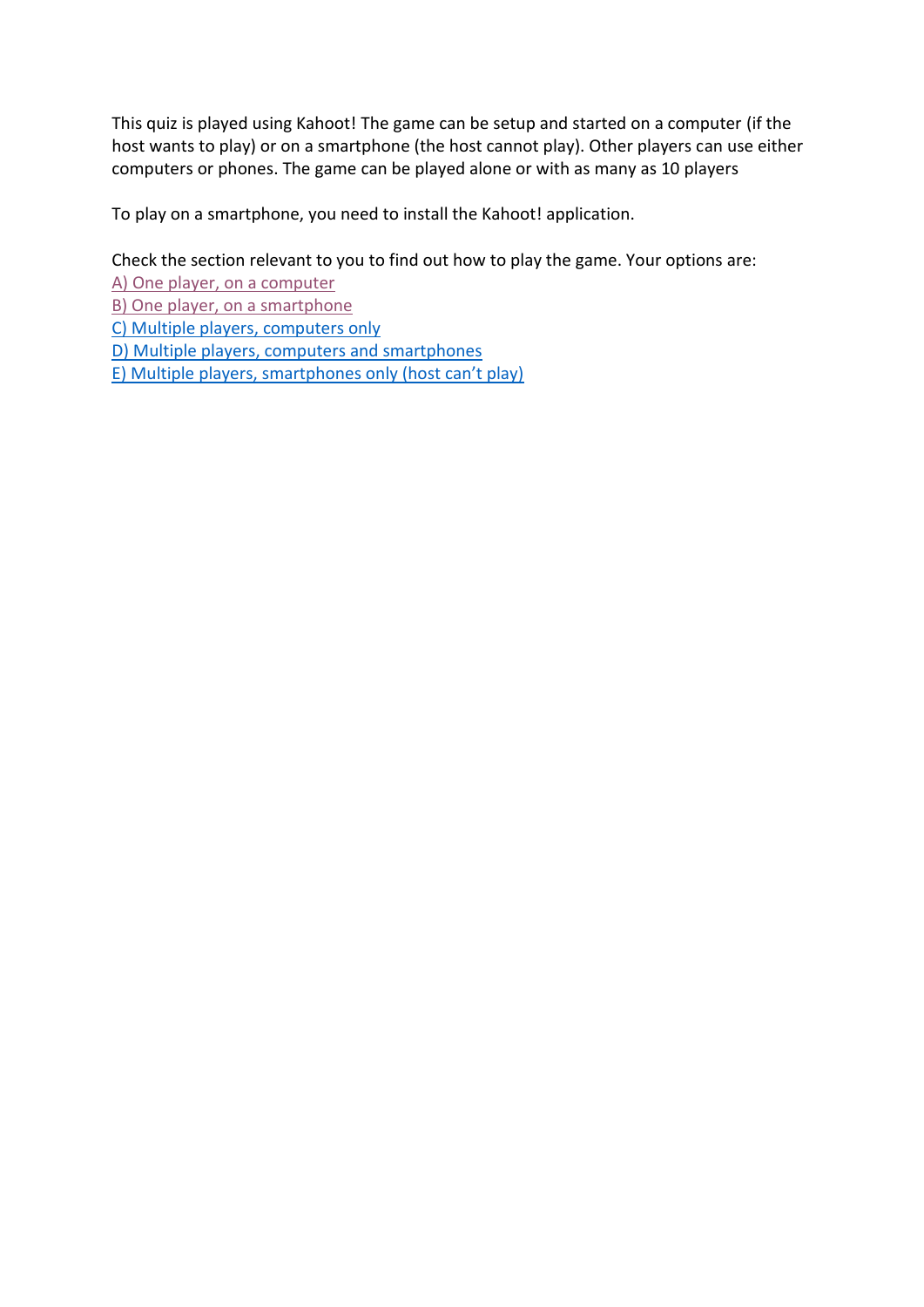## <span id="page-1-0"></span>A) One player, on a computer:

Click on the link below to activate the game

<https://create.kahoot.it/share/biu-sem-quiz/f025923b-95a1-4bad-971b-58e3f9bec733>

Play as guest Continue as guest

Set the game:

To change the settings of the game, click on the button  $\bigcirc$ 

To see questions and answers on the same screen: activate the button to show questions and answer

If you are going to play several rounds, activate Randomize order of questions and order of answers

Also activate Autoplay (if you don't, you will have to press Next to advance to the next questions)

Close the panel

Choose Classic mode

Copy the Game PIN Open a new browser window, and go to the webpage kahoot.it [\(https://kahoot.it\)](https://kahoot.it/) Paste the PIN, Enter Create a nickname, then click OK, go! Your name will appear at the bottom of the screen Wait a few seconds for the game to start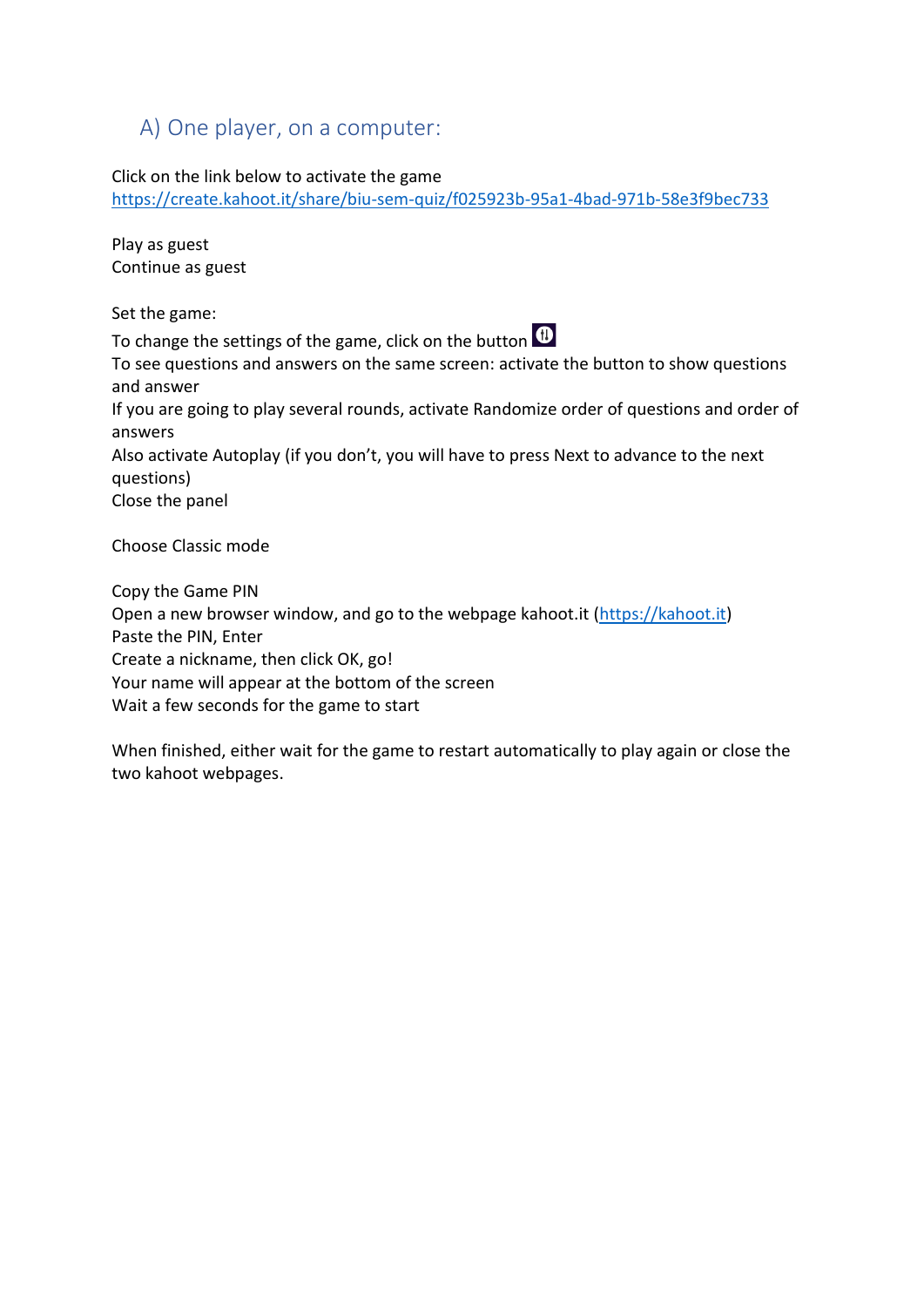#### <span id="page-2-0"></span>B) One player, on a smartphone:

Open the Kahoot app on your phone Press on Discover at the bottom of the screen Search for BIU\_SEM\_Quiz, and select the game Press Play Select Preview Enter a name in the box Click OK, go! to start the game Choose an answer for the  $1<sup>st</sup>$  image Press next to view the score Press next to move to the next image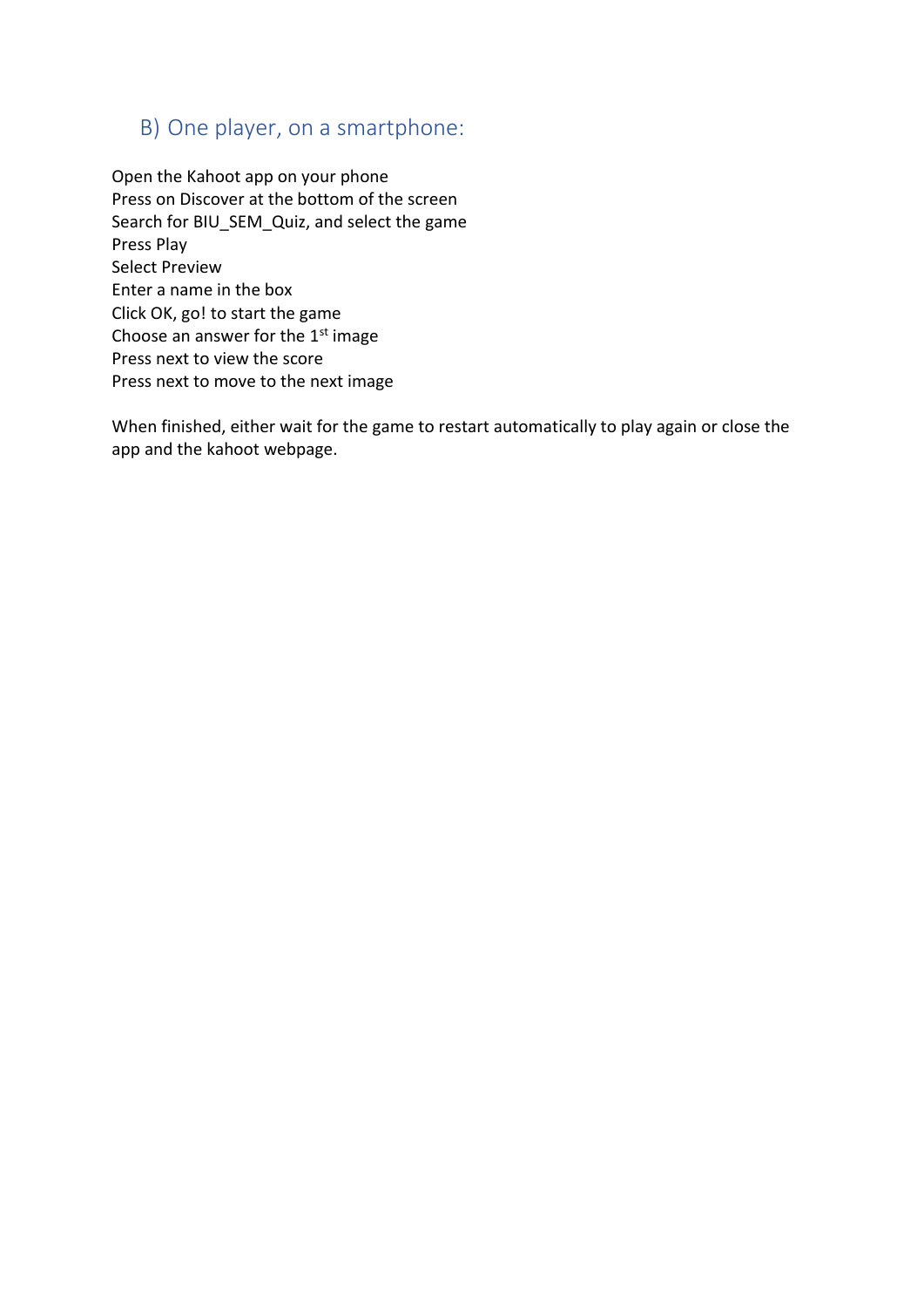### <span id="page-3-0"></span>C) Multiple players, on computers only:

One player (host) needs to be the host and activate the quiz. Other players need to open a web browser to [https://kahoot.it](https://kahoot.it/)

Host: Click on the link below to activate the game <https://create.kahoot.it/share/biu-sem-quiz/f025923b-95a1-4bad-971b-58e3f9bec733>

Play as guest Continue as guest

Set the game:

To change the settings of the game, click on the button  $\bigoplus$ 



To see questions and answers on the same screen: activate the button to show questions and answer

If you are going to play several rounds, activate Randomize order of questions and order of answers

Also activate Autoplay (if you don't, you will have to press Next to advance to the next questions)

Close the panel

Choose Classic mode

Copy the Game PIN and give the Game Pin to other players

Host and players: Open a new browser window, and go to the webpage kahoot.it [\(https://kahoot.it\)](https://kahoot.it/) Paste the PIN, Enter Create a nickname, then click OK, go! Your name will appear at the bottom of the screen Wait for the game to begin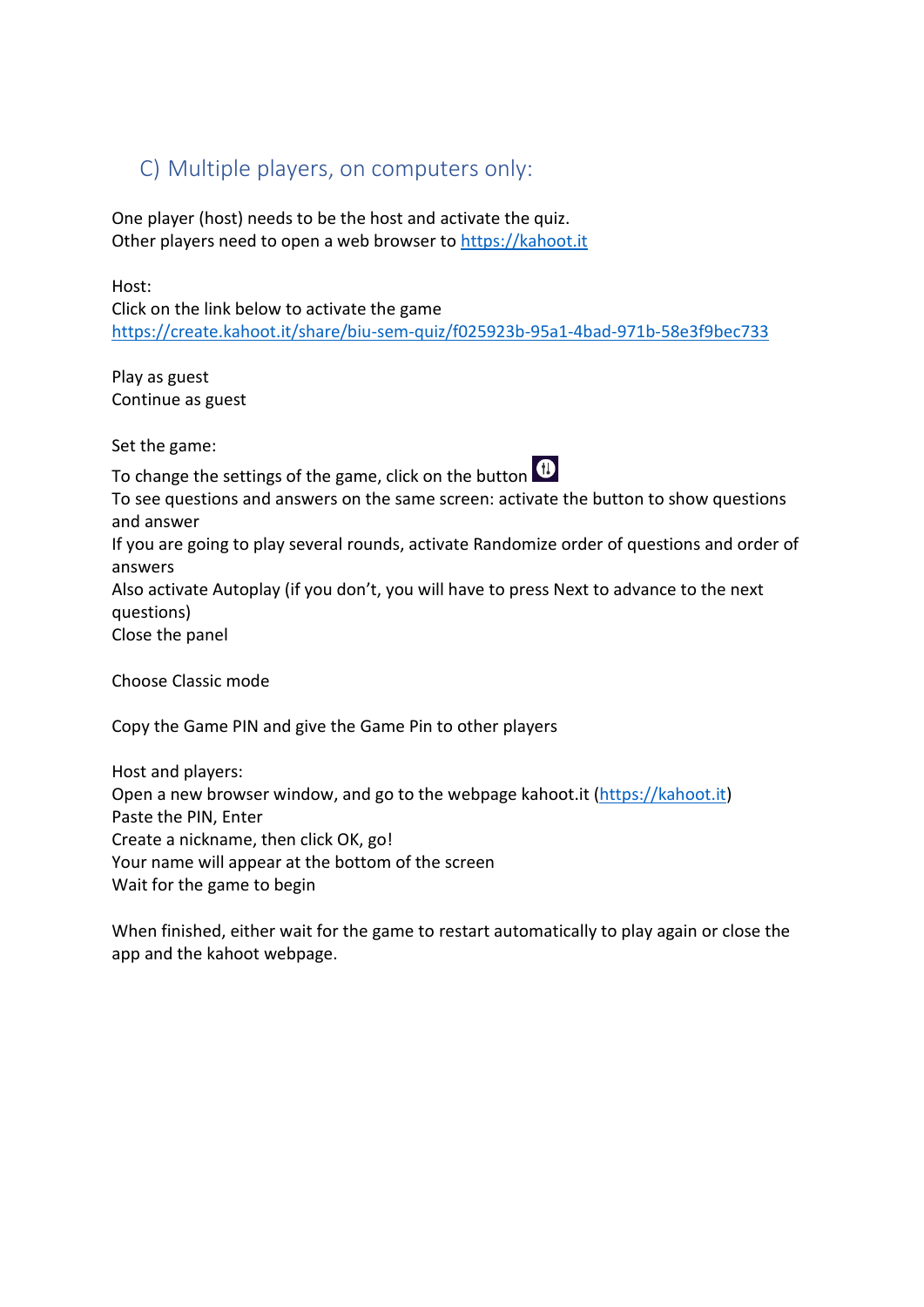### <span id="page-4-0"></span>D) Multiple players, computers and smartphones

One player (host) needs to be the host and activate the quiz. If on a computer, the host can activate the game and also play. If on a smartphone, the host can only activate the game. The other players on a computer need to open a web browser to [https://kahoot.it](https://kahoot.it/) , while those on a smartphone need to install and open the kahoot application.

#### If the host is on a computer

Activates the game by clicking on the following link: <https://create.kahoot.it/share/biu-sem-quiz/f025923b-95a1-4bad-971b-58e3f9bec733> Play as guest Continue as guest

Set the game:

To change the settings of the game, click on the button  $\bigcirc$ 



To see questions and answers on the same screen: activate the button to show questions and answer If you are going to play several rounds, activate Randomize order of questions and order of answers Also activate Autoplay (if you don't, you will have to press Next to advance to the next

questions)

Close the panel

Choose Classic mode

Copy the Game PIN and give the Game Pin to other players Open a new browser window, and go to the webpage kahoot.it [\(https://kahoot.it\)](https://kahoot.it/) Paste the PIN, Enter Create a nickname, then click OK, go! Your name will appear at the bottom of the screen

Other players:

On a computer: open a new web browser to the pag[e https://kahoot.it](https://kahoot.it/), enter the Game PIN, enter a name, click OK, go!, and wait for the game to begin.

On a smartphone: open the kahoot app, press on Enter PIN at the bottom center, enter the Game PIN, enter a name, click OK, go!, and wait foe the game to start.

When finished, either wait for the game to restart automatically to play again or close the app and the kahoot webpage.

If the host is on a smartphone

Open the Kahoot app on your phone Press on Discover at the bottom of the screen Search for BIU\_SEM\_Quiz, and select the game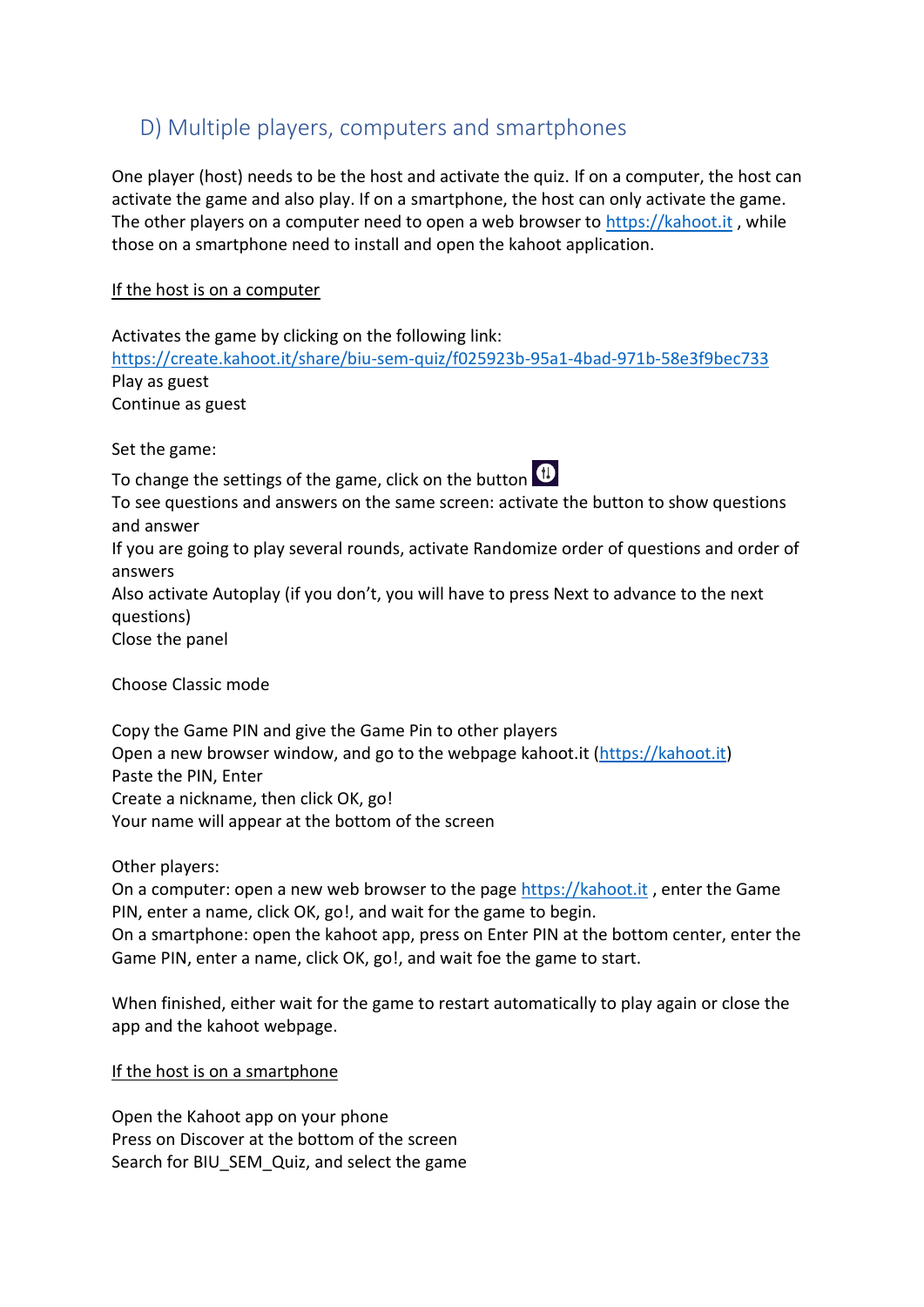Press Play

Set the game:

To change the settings of the game, click on the button  $\bigoplus$ 

To see questions and answers on the same screen: activate the button to show questions and answer

If you are going to play several rounds, activate Randomize order of questions and order of answers

Also activate Autoplay (if you don't, you will have to press Next to advance to the next questions)

Close the panel

Choose Classic mode give the Game Pin to the other players

Other players:

On a computer: open a new web browser to the page [https://kahoot.it](https://kahoot.it/), enter the Game PIN, enter a name, click OK, go!, and wait for the game to begin.

On a smartphone: open the kahoot app, press on Enter PIN at the bottom center, enter the Game PIN, enter a name, click OK, go!, and wait foe the game to start.